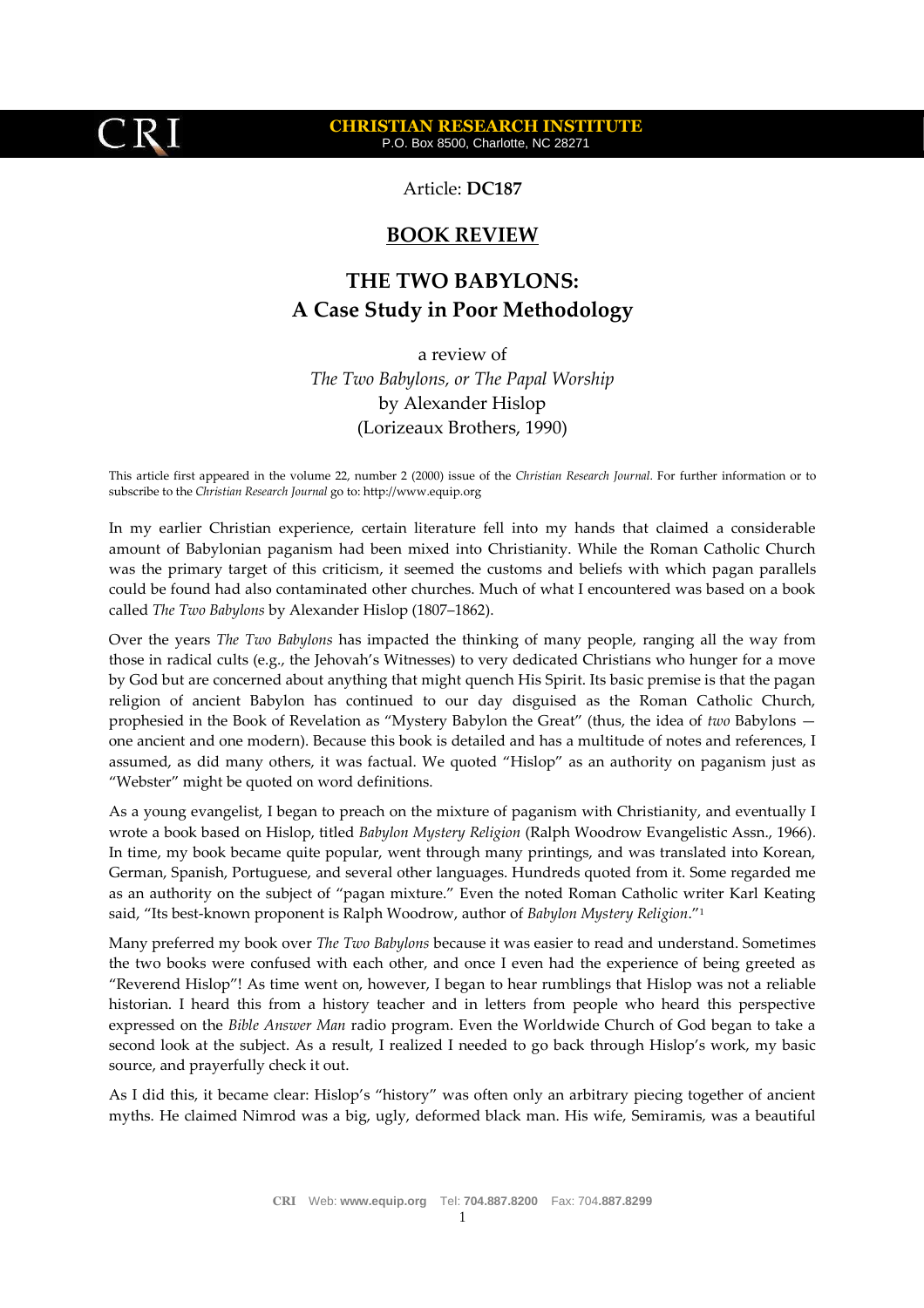white woman with blond hair and blue eyes. But she was a backslider known for her immoral lifestyle, the inventor of soprano singing and the originator of priestly celibacy. He said that the Babylonians baptized in water, believing it had virtue because Nimrod and Semiramis suffered for them in water; that Noah's son Shem killed Nimrod; that Semiramis was killed when one of her sons cut off her head, and so on. I realized that no recognized history book substantiated these and many other claims.

The subtitle for Hislop's book is "The Papal Worship Proved to Be the Worship of Nimrod and His Wife." Yet when I went to reference works such as the *Encyclopedia Britannica, The Americana, The Jewish Encyclopedia, The Catholic Encyclopedia, The Worldbook Encyclopedia –* carefully reading their articles on "Nimrod" and "Semiramis" — *not one said anything about Nimrod and Semiramis being husband and wife.* They did not even live in the *same century.* Nor is there any basis for Semiramis being the mother of Tammuz. I realized these ideas were all Hislop's inventions.

If we sought to base an argument about George Washington and his wife, we should at least start out with facts. We could show who George Washington was, that he had a wife named Martha, when they lived, and continue from there. But if no historian was certain who George Washington was, or if he even had a wife, or when they lived, this would not be a sound basis on which to prove anything. Such is the inherent weakness of Hislop's thesis that papal worship is the worship of Nimrod and his wife.

I saw that a more direct and valid argument against errors in the Roman Catholic Church (or any other group) is the *Bible itself*, not ancient mythology. For example, the Bible speaks of a minister being "the husband of but one wife" and that "forbidding people to marry" is a doctrine of devils (1 Tim. 3:2; 4:3). This provides a stronger argument against priestly celibacy than trying to show that ancient priests of Semiramis castrated themselves.

While seeking to condemn the paganism of Roman Catholicism, Hislop produced his own myths. By so doing, he theorized that Nimrod, Adonis, Apollo, Attes, Baal-zebub, Bacchus, Cupid, Dagon, Hercules, Januis, Linus, Lucifer, Mars, Merodach, Mithra, Moloch, Narcissus, Oannes, Odin, Orion, Osiris, Pluto, Saturn, Teitan, Typhon, Vulcan, Wodan, and Zoroaster were all one and the same. By mixing myths, Hislop supposed that Semiramis was the wife of Nimrod and was the same as Aphrodite, Artemis, Astarte, Aurora, Bellona, Ceres, Diana, Easter, Irene, Iris, Juno, Mylitta, Proserpine, Rhea, Venus, and Vesta.

Take enough names, enough stories, and enough centuries; translate from one language to another; and a careless writer of the future might pass on all kinds of misinformation. Gerald Ford, an American president, might be confused with Henry Ford, the car manufacturer. Abraham Lincoln might end up as the inventor of the automobile, the proof being that many cars had the name "Lincoln." The maiden name of Billy Graham's wife is Bell. She has sometimes gone by the name Ruth Bell Graham. The inventor of the telephone was Alexander Graham Bell. By mixing up names, someone might end up saying Billy Graham was the inventor of the telephone; or that he invented Graham Crackers. In fact, the inventor of Graham Crackers was *Sylvester* Graham. Again, similarities could be pointed out. Both men were named Graham. Both men were ministers. But the differences make a real difference: Sylvester was a Presbyterian and Billy a Baptist, and they were from different generations.

Building on similarities while ignoring differences is an unsound practice. Atheists have long used this method in an attempt to discredit Christianity altogether, citing examples of pagans who had similar beliefs about universal floods, slain and risen saviors, virgin mothers, heavenly ascensions, holy books, and so on.

As Christians, we don't reject prayer just because pagans pray to their gods. We don't reject water baptism just because ancient tribes plunged into water as a religious ritual. We don't reject the Bible just because pagans believe their writings are holy or sacred.

The Bible mentions things like kneeling in prayer, raising hands, taking off shoes on holy ground, a holy mountain, a holy place in the temple, pillars in front of the temple, offering sacrifices without blemish, a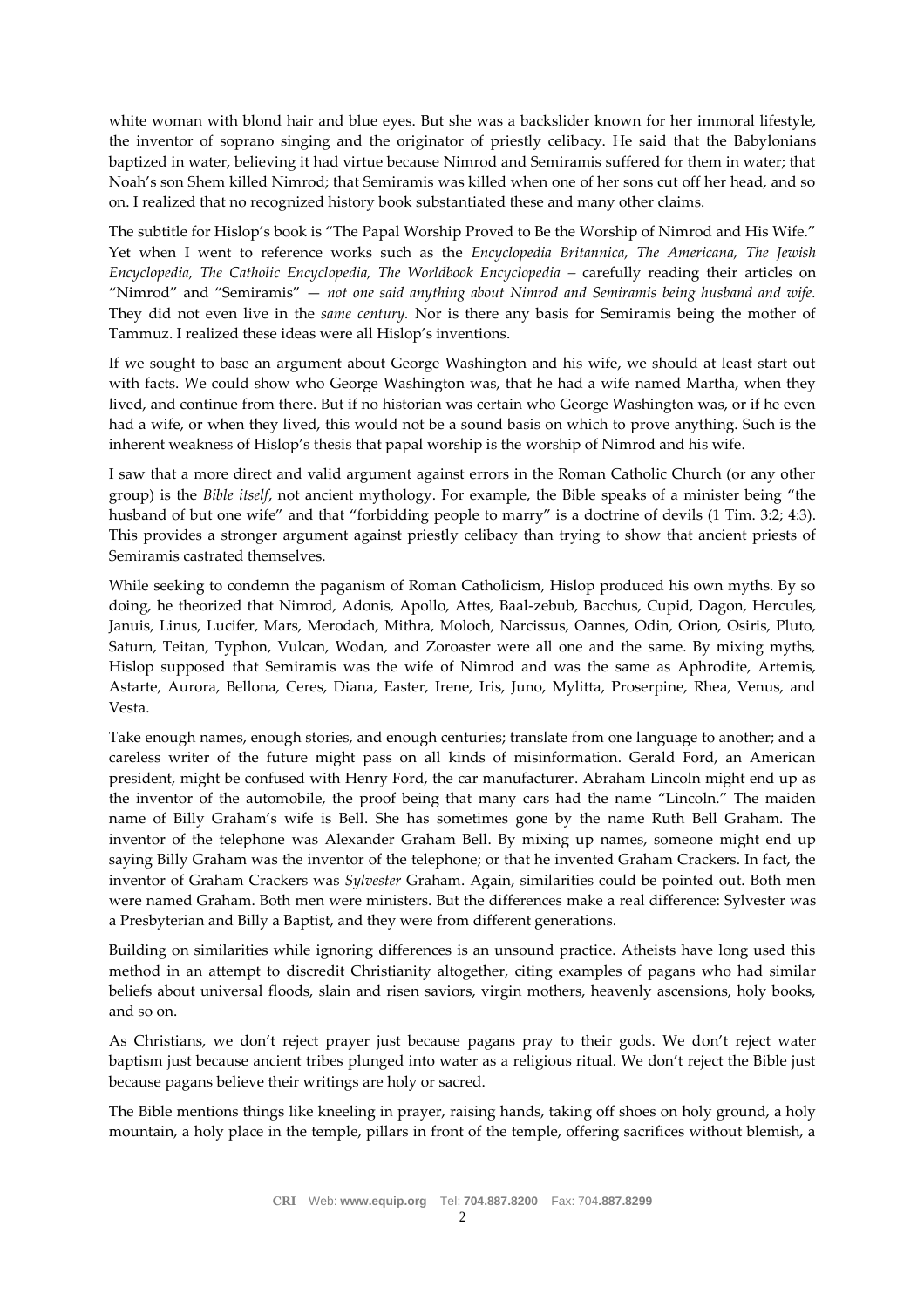sacred ark, cities of refuge, bringing forth water from a rock, laws written on stone, fire appearing on a person's head, horses of fire, and the offering of first fruits. Yet, at one time or another, similar things were known among pagans. Does this make the Bible pagan? Of course not!

If finding a pagan parallel provides proof of paganism, the Lord Himself would be pagan. The woman called Mystery Babylon had a cup in her hand; the Lord has a cup in His hand (Ps. 75:8). Pagan kings sat on thrones and wore crowns; the Lord sits on a throne and wears a crown (Rev. 1:4; 14:14). Pagans worshiped the sun; the Lord is the "Sun of righteousness" (Mal. 4:2). Pagan gods were likened to stars; the Lord is called "the bright and Morning star" (Rev. 22:16). Pagan gods had temples dedicated to them; the Lord has a temple (Rev. 7:15). Pagans built a high tower in Babylon; the Lord is a high tower (2 Sam. 22:3). Pagans worshiped idolatrous pillars; the Lord appeared as a pillar of fire (Exod. 13: 21–22). Pagan gods were pictured with wings; the Lord is pictured with wings (Ps. 91:4).

I realized that citing a similarity does not provide proof. There must be a legitimate connection. Let's suppose on May 10 a man was stabbed to death in Seattle. There were strong reasons for believing a certain person did it. He had motive. He was physically strong. He owned a large knife. He had a criminal record. He was known to have a violent temper and had threatened the victim in the past. All of these things would connect him to the murder, except for one thing: on May 10 he was not in Seattle; he was in Florida. So it is with the claims that are made about pagan origins. They may appear to have a connection, but on investigation, often there is no connection at all.

Because Hislop wrote in the mid-1800s, the books he refers to or quotes are now quite old. I made considerable effort to find these old books and to check Hislop's references; books such as Layard's *Nineveh and Its Remains*, Kitto's *Cyclopedia of Biblical Literature*, Wilkinson's *Ancient Egyptians*, as well as old editions of Pausanias, Pliny, Tacitus, Herodotus, and many more. When I checked his footnote references, in numerous cases I discovered they do not support his claims.

Hislop says, for example, that the "round" wafer used in the Roman Catholic mass came from Egyptian paganism. For this he cites a statement in Wilkinson's *Ancient Egyptians* (vol. 5, 353, 365) about the use of thin round cakes on their altars. When I checked Wilkinson's work, however, he also said the Egyptians used oval and triangular cakes; folded cakes; cakes shaped like leaves, animals, and a crocodile's head; and so on. Hislop failed to even mention this.

While condemning round communion wafers as images of the sun-god Baal, Hislop fails to mention that the very manna given by the Lord was round. "Upon the face of the wilderness there lay a small *round* thing....And Moses said unto them, This is the bread which the Lord hath given you to eat" (Exod. 16:14– 15, KJV, emphasis added). Round is not necessarily pagan.

Hislop taught that Tammuz (whom he says was Nimrod) was born on December 25, and this is the origin of the date on which Christmas is observed. Yet his supposed proof for this is taken out of context. Having taught that Isis and her infant son Horus were the Egyptian version of Semiramis and her son Tammuz, he cites a reference that the son of Isis was born "about the time of the winter solstice." When we actually look up the reference he gives for this (Wilkinson's *Ancient Egyptians*, vol. 4, 405), the son of Isis who was born "about the time of the winter solstice" was not Horus, her older son, but Harpocrates. The reference also explains this was a premature birth, causing him to be lame, and that the Egyptians celebrated the feast of his mother's delivery *in spring*. Taken in context, this has nothing to do with a December celebration or with Christmas as it is known today.

In another appeal to Wilkinson, Hislop says that a Lent of 40 days was observed in Egypt. But when we look up the reference, Wilkinson says Egyptian fasts "lasted from seven to forty-two days, and sometimes even a longer period: during which time they abstained entirely from animal food, from herbs and vegetables, and above all from the indulgence of the passions" (Wilkinson, *Ancient Egyptians*, vol. 1, 278). With as much credibility, we could say they fasted 7 days, 10 days, 12 days, or 42 days. Hislop's claim appears to have validity only because he used partial information.